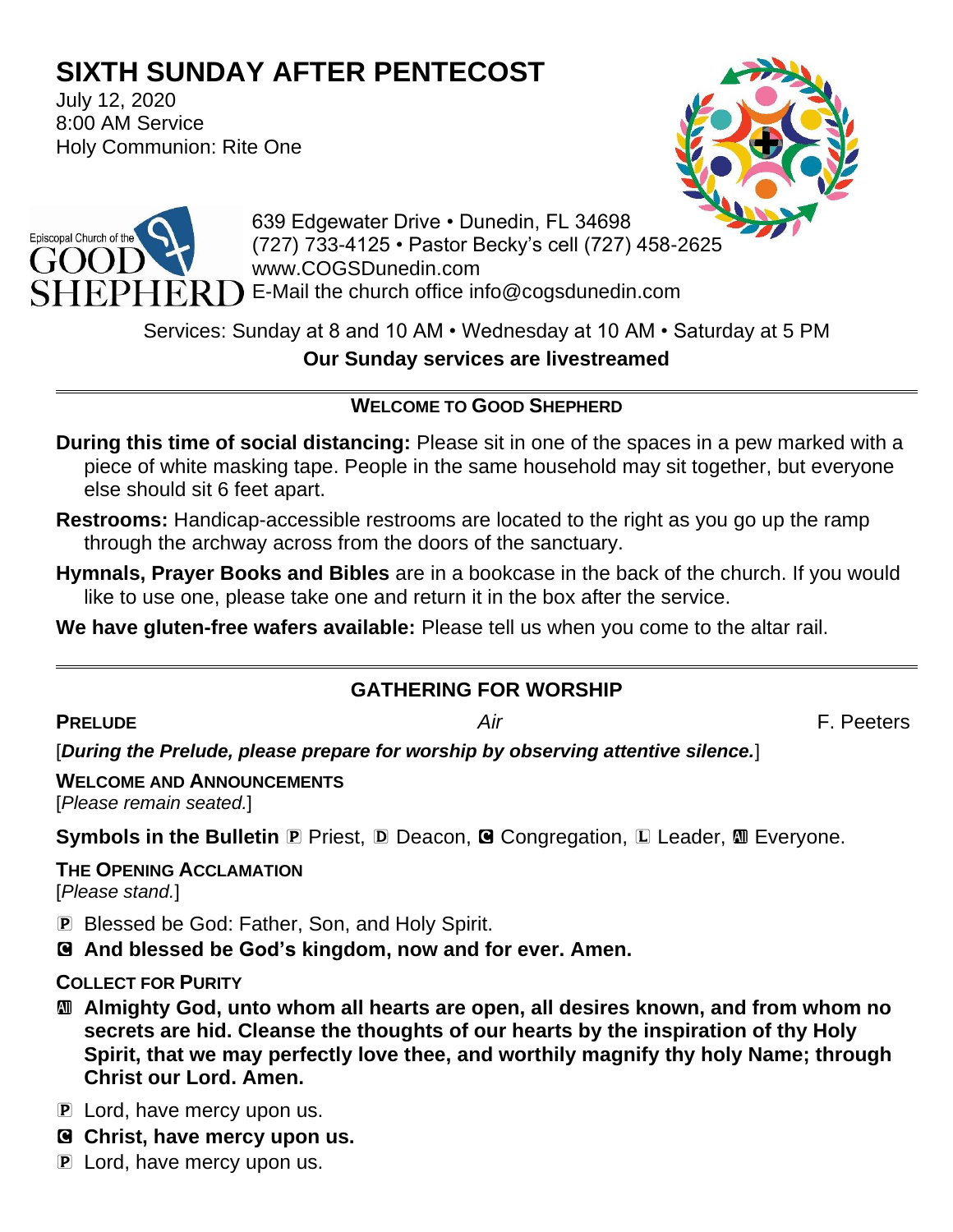#### **COLLECT OF THE DAY**

P The Lord be with you.

# C **And with thy Spirit.**

P Let us pray… Teach us, good Lord God, to serve you as you deserve, to give and not to count the cost, to fight and not to heed the wounds, to toil and not to seek for rest, to labor and not to ask for reward, except that of knowing that we do your will, through Jesus Christ, our Savior and Lord.

# C **Amen.**

# **THE WORD OF GOD**

**The Readings:** Isaiah 55:10-13, Psalm 65:9-14, Romans 8:1-11, Matthew 13:1-9, 18-23 [*Please be seated.*]

# **The First Reading**

L *The First Reading is taken from Isaiah Chapter 55…*

Just as the rain and the snow come down from the sky and don't return there without watering the earth, making it conceive and yield plants and providing seed to the sower and food to the eater, so is my word that comes from my mouth; it does not return to me empty. Instead, it does what I want, and accomplishes what I intend.

Yes, you will go out with celebration, and you will be brought back in peace. Even the mountains and the hills will burst into song before you; all the trees of the field will clap their hands. In place of the thorn the cypress will grow; in place of the nettle the myrtle will grow. This will attest to the Lord's stature, an enduring reminder that won't be removed.

L The Word of the Lord.

# C **Thanks be to God.**

# **The Psalm**

- L *We will read responsively Psalm 65…*
- L You visit the earth and water it abundantly; you make it very plenteous; the river of God is full of water.
- C **You prepare the grain, for so you provide for the earth.**
- L You drench the furrows and smooth out the ridges; with heavy rain you soften the ground and bless its increase.
- C **You crown the year with your goodness, and your paths overflow with plenty.**
- L May the fields of the wilderness be rich for grazing, and the hills be clothed with joy.
- C **May the meadows cover themselves with flocks, and the valleys cloak themselves with grain; let them shout for joy and sing.**

# **The Second Reading**

L *The Second Reading is taken from Romans, chapter 8…*

So now there isn't any condemnation for those who are in Christ Jesus. The law of the Spirit of life in Christ Jesus has set you free from the law of sin and death. God has done what was impossible for the Law, since it was weak because of selfishness. God condemned sin in the body by sending his own Son to deal with sin in the same body as humans, who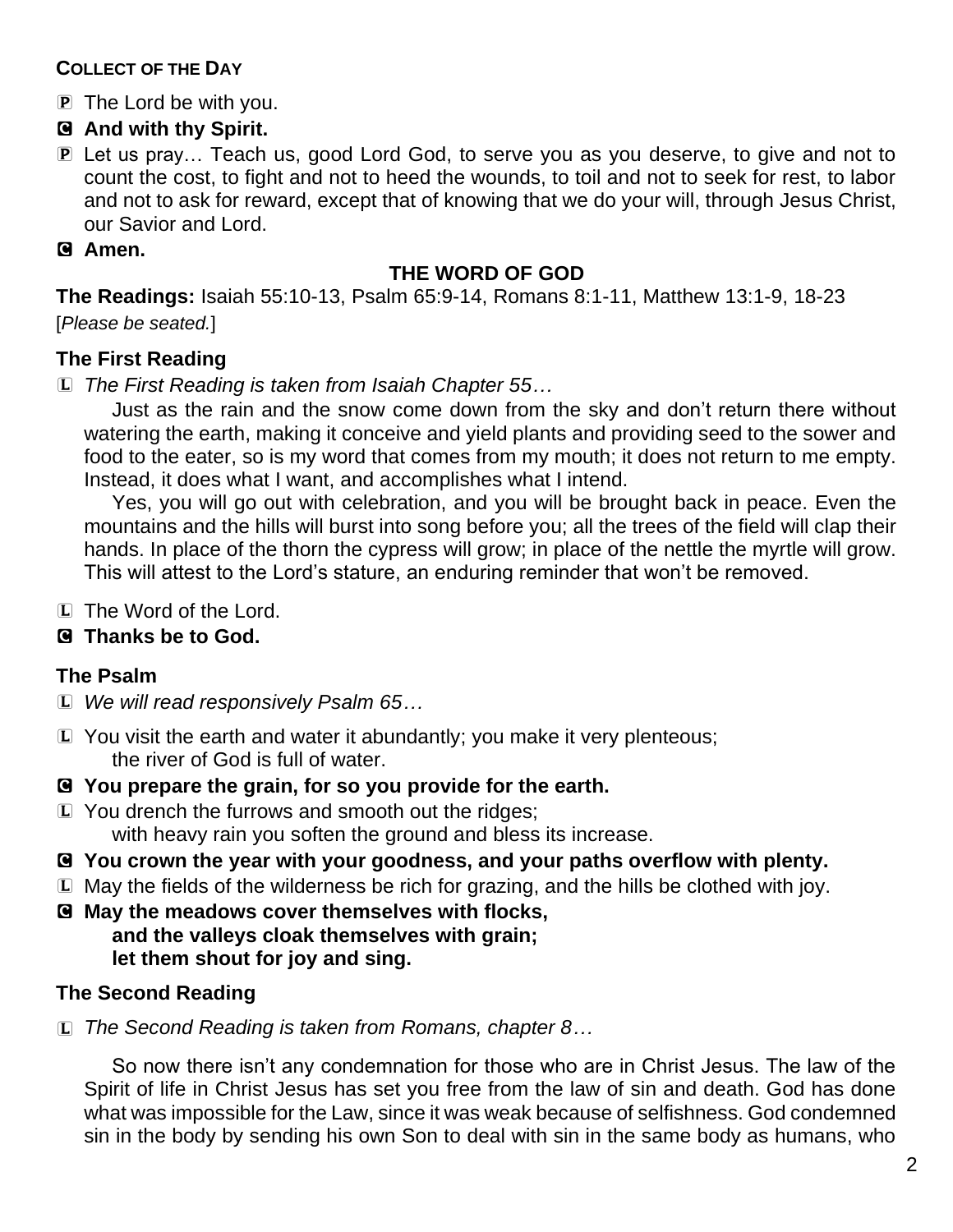are controlled by sin. He did this so that the righteous requirement of the Law might be fulfilled in us. Now the way we live is based on the Spirit, not based on selfishness. People whose lives are based on selfishness think about selfish things, but people whose lives are based on the Spirit think about things that are related to the Spirit. The attitude that comes from selfishness leads to death, but the attitude that comes from the Spirit leads to life and peace. So the attitude that comes from selfishness is hostile to God. It doesn't submit to God's Law, because it can't. People who are self-centered aren't able to please God.

But you aren't self-centered. Instead you are in the Spirit, if in fact God's Spirit lives in you. If anyone doesn't have the Spirit of Christ, they don't belong to him. If Christ is in you, the Spirit is your life because of God's righteousness, but the body is dead because of sin. If the Spirit of the one who raised Jesus from the dead lives in you, the one who raised Christ from the dead will give life to your human bodies also, through his Spirit that lives in you.

 $\Box$  The Word of the Lord.

#### C **Thanks be to God.**

### **The Gospel**

[*Please stand.*]

D The Holy Gospel of our Lord Jesus Christ according to Matthew.

### C **Glory be to thee, O Lord.**

D That day Jesus went out of the house and sat down beside the lake. Such large crowds gathered around him that he climbed into a boat and sat down. The whole crowd was standing on the shore. He said many things to them in parables: "A farmer went out to scatter seed. As he was scattering seed, some fell on the path, and birds came and ate it. Other seed fell on rocky ground where the soil was shallow. They sprouted immediately because the soil wasn't deep. But when the sun came up, it scorched the plants, and they dried up because they had no roots. Other seed fell among thorny plants. The thorny plants grew and choked them. Other seed fell on good soil and bore fruit, in one case a yield of one hundred to one, in another case a yield of sixty to one, and in another case a yield of thirty to one. Everyone who has ears should pay attention.

"Consider then the parable of the farmer. Whenever people hear the word about the kingdom and don't understand it, the evil one comes and carries off what was planted in their hearts. This is the seed that was sown on the path. As for the seed that was spread on rocky ground, this refers to people who hear the word and immediately receive it joyfully. Because they have no roots, they last for only a little while. When they experience distress or abuse because of the word, they immediately fall away. As for the seed that was spread among thorny plants, this refers to those who hear the word, but the worries of this life and the false appeal of wealth choke the word, and it bears no fruit. As for what was planted on good soil, this refers to those who hear and understand, and bear fruit and produce—in one case a yield of one hundred to one, in another case a yield of sixty to one, and in another case a yield of thirty to one."

D The Gospel of the Lord.

# C **Praise be to thee, O Christ.**

**THE SERMON** Cindy Roehl [*Please be seated.*]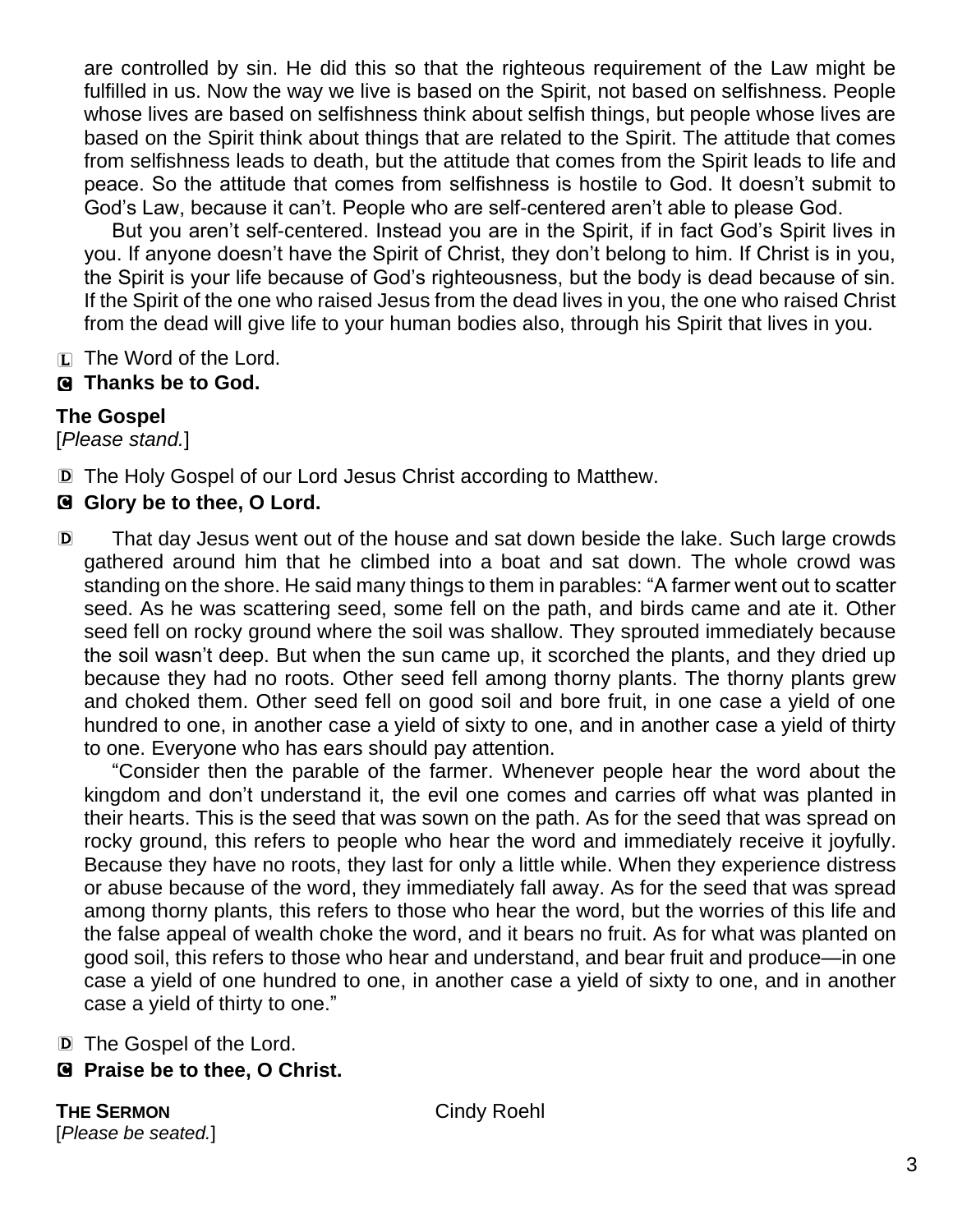#### **THE NICENE CREED**  [*Please stand.*]

C **We believe in one God, the Father, the Almighty, maker of heaven and earth, of all that is, seen and unseen.** 

**We believe in one Lord, Jesus Christ, the only Son of God, eternally begotten of the Father, God from God, Light from Light, true God from true God, begotten, not made, of one Being with the Father. Through him all things were made. For us and for our salvation he came down from heaven: by the power of the Holy Spirit he became incarnate from the Virgin Mary, and was made man. For our sake he was crucified under Pontius Pilate; he suffered death and was buried. On the third day he rose again in accordance with the Scriptures; he ascended into heaven and is seated at the right hand of the Father. He will come again in glory to judge the living and the dead, and his kingdom will have no end.**

**We believe in the Holy Spirit, the Lord, the giver of life, who proceeds from the Father and the Son. With the Father and the Son he is worshiped and glorified. He has spoken through the Prophets. We believe in one holy catholic and apostolic Church. We acknowledge one baptism for the forgiveness of sins. We look for the resurrection of the dead, and the life of the world to come. Amen.**

#### **THE PRAYERS OF THE PEOPLE**

*[Please sit, stand, or kneel, as you prefer.]*

- D Let us pray for the whole state of Christ's Church and the world.
- L Almighty and everliving God, who in thy holy Word hast taught us to make prayers, and supplications, and to give thanks for all humanity Receive these our prayers which we offer unto thy divine Majesty, beseeching thee to inspire continually the Universal Church with the spirit of truth, unity, and concord; and grant that all those who do confess thy holy Name may agree in the truth of thy holy Word, and live in unity and godly love. God of Justice,

#### C **Hear our prayer.**

L Give grace, O heavenly Father, to all bishops, especially to Michael, our Presiding Bishop; Dabney, our Bishop; Barry and Michael, our Assisting Bishops; Becky, our Rector; Cindy, our Deacon; Ann, our Priest Associate; to our companion diocese of the Dominican Republic; to these Episcopal Churches in our Diocese; St. Mark's, Marco Island, St. Thomas' Chapel, Ellenton; and St. Paul's, Naples and the Clearwater Deanery Collaboration Partners; and to all priests, deacons, and the laity in their ministry; that they may, both by their life and doctrine, set forth thy true and lively Word, and rightly and duly administer thy holy Sacraments. God of Justice,

#### C **Hear our prayer.**

L And to all thy people give thy heavenly grace, and especially to this congregation here present; that, with meek heart and due reverence, they may hear and receive thy holy Word, truly serving thee in holiness and righteousness all the days of their life. God of Justice,

#### C **Hear our prayer.**

L We beseech thee also so to rule the hearts of those who bear the authority of government in this and every land, especially President Trump, that they may be led to wise decisions and right actions for the welfare and peace of the world. We pray that all God's children might live in the hope of the world peace for which we are created. God of Justice,

#### C **Hear our prayer.**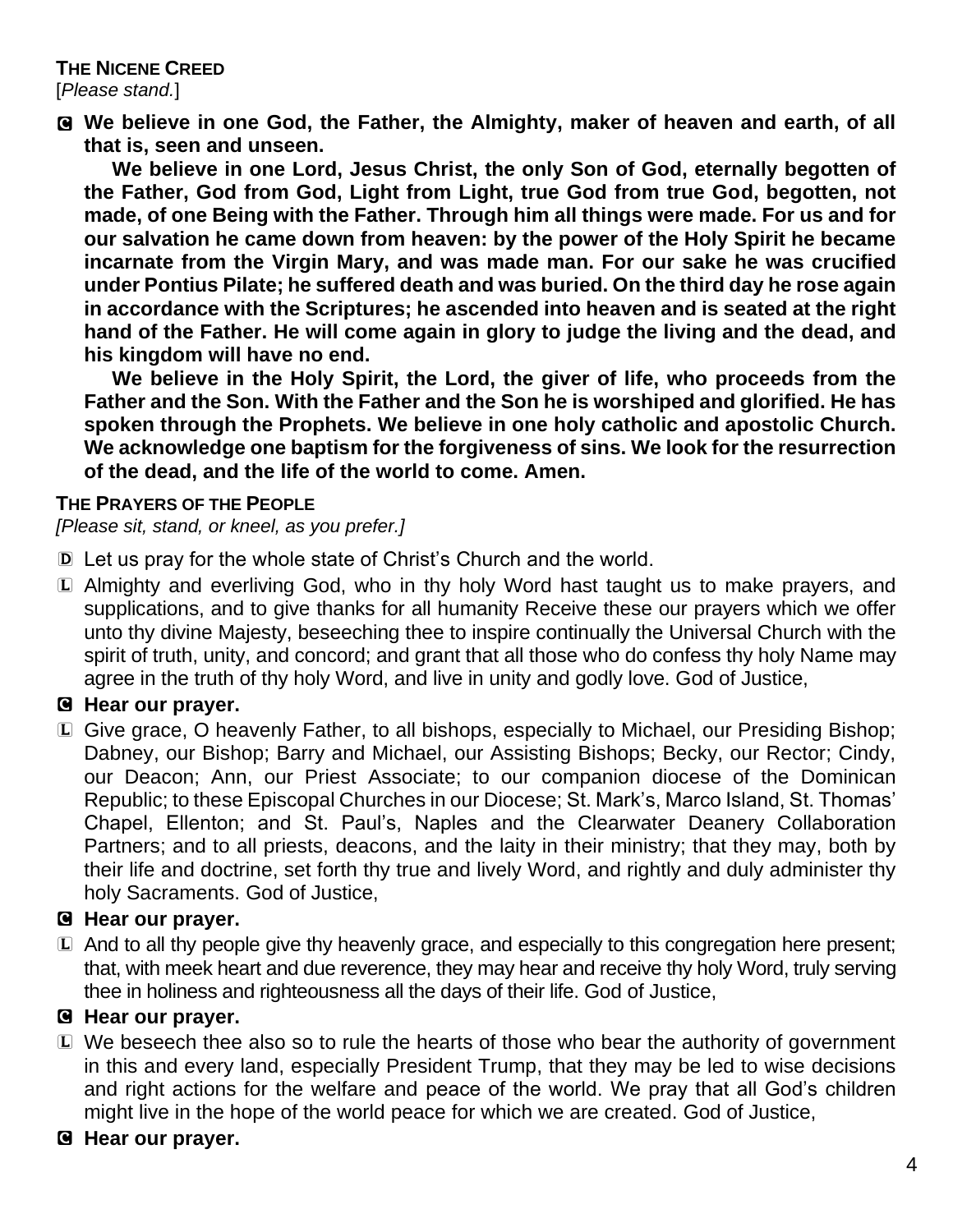L And we most humbly beseech thee, of thy goodness, O Lord, to comfort and succor [*Add handwritten names from notebook*] and all those who, in this transitory life, are in trouble, sorrow, need, sickness, or any other adversity, especially those listed in the weekly news who have asked for our prayers. I now invite you to pray for others by name, aloud or in your hearts. [*Leave time…*] God of Justice,

# C **Hear our prayer.**

L Open, O Lord, the eyes of all people to behold thy gracious hand in all thy works, that, rejoicing in thy whole creation, they may honor thee with their substance, and be faithful stewards of thy bounty. We give thanks for the flowers and for the birthdays this coming week of Phil Beauchamp, Mary Ratliff, Linda Johnson, John Russotto, John Scott, Carol Cretella & Jennie Hett. For those celebrating anniversaries this week Charlotte & Dick Smedley and Kevin & Cindy Matson, God of Justice,

# C **Hear our prayer.**

L And we also bless thy holy Name for all thy servants departed this life in thy faith and fear, [*especially… add names from notebook*]. Please add names of those on your heart, silently or aloud. [*Leave time…*] We beseech thee to grant them continual growth in thy love and service; and to grant us grace so to follow the good examples of all thy saints, that with them we may be partakers of thy heavenly kingdom. God of Justice,

# C **Hear our prayer.**

L Grant these our prayers, O Father, for Jesus Christ's sake, our only Mediator and Advocate.

C **Amen.**

# **THE CONFESSION AND ABSOLUTION**

[*Please kneel or stand.*]

- D Let us humbly confess our sins unto Almighty God. [*Silence is kept.*] Most merciful God, . . .
- a **We confess that we have sinned against thee in thought, word, and deed, by what we have done, and by what we have left undone. We have not loved thee with our whole heart; we have not loved our neighbors as ourselves. We are truly sorry and we humbly repent. For the sake of thy Son Jesus Christ, have mercy on us and forgive us; that we may delight in thy will, and walk in thy ways, to the glory of thy Name. Amen.**
- P Almighty God, our heavenly Father, who of his great mercy hath promised forgiveness of sins to all those who with hearty repentance and true faith turn unto him, have mercy upon you, pardon and deliver you from all your sins, confirm and strengthen you in all goodness, and bring you to everlasting life; through Jesus Christ our Lord.

# C **Amen.**

# **THE GREETING OF PEACE**

[*Please stand. During this time of social distancing, a wave or bow, accompanied by a smile and "the Peace of the Lord be with you," will do nicely.*]

- P The peace of the Lord be always with you.
- C **And with thy spirit.**

# **THE HOLY COMMUNION**

# **THE OFFERTORY SENTENCE**

D Worthy art thou, O Lord our God, to receive glory and honor and power; for thou hast created all things, and by thy will they were created and have their being.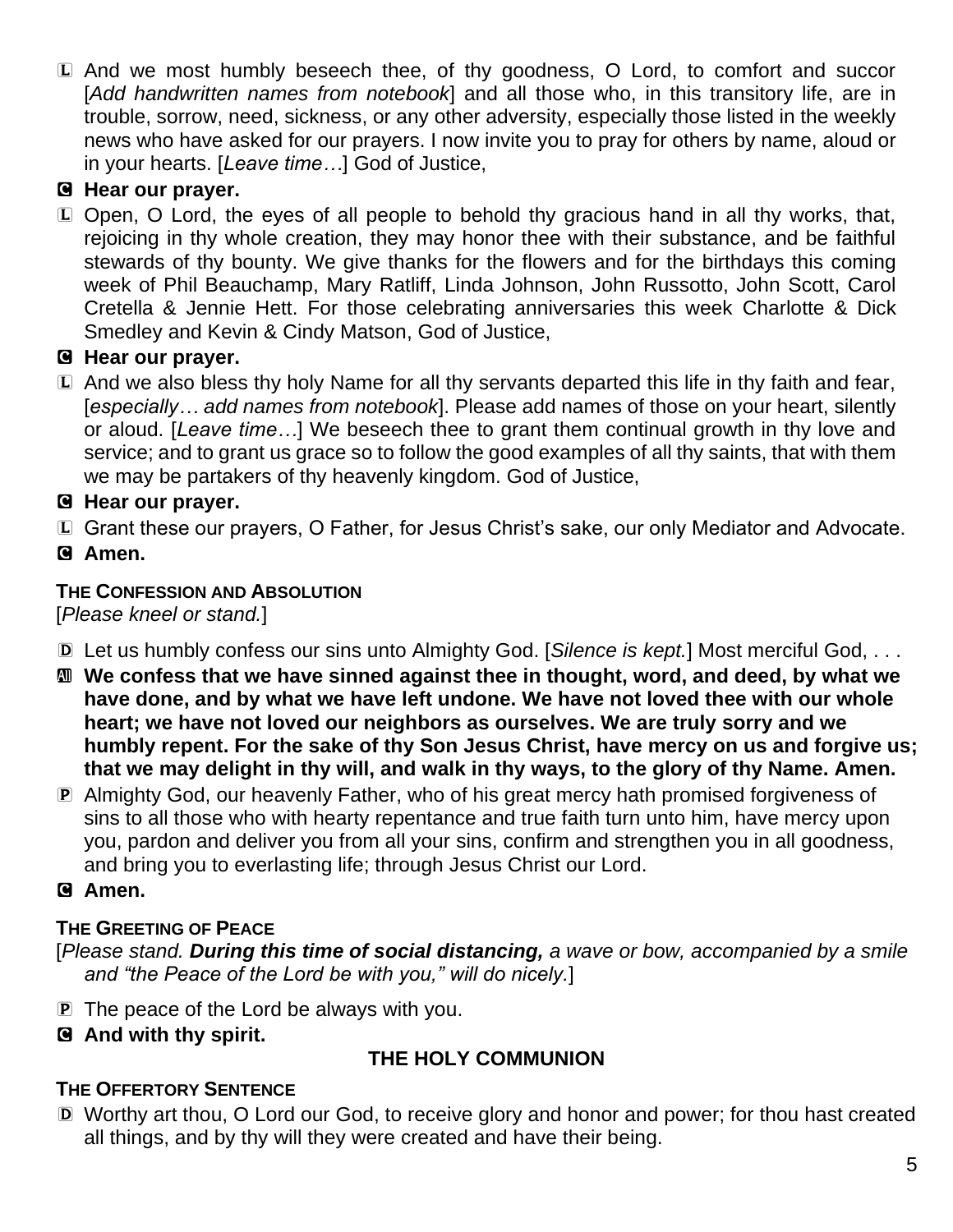#### [*Please be seated. The offering plates are on stands in the front and the back of the church. If you wish, you may place an offering there.*]

**OFFERTORY** Spiritual *Give me Jesus* Spiritual

**THE PRESENTATION OF THE OFFERINGS** [*Please stand when invited by the Deacon.*]

- D As we receive these gifts, we acknowledge
- C **All things come from thee, O Lord and of thine own have we given thee.**

**THE GREAT THANKSGIVING:** Eucharistic Prayer II

- P The Lord be with you.
- C **And with thy spirit.**
- P Lift up your hearts.
- C **We lift them up unto the Lord.**
- P Let us give thanks unto our Lord God.
- C **It is meet and right so to do.**
- P It is very meet, right, and our bounden duty, that we should at all times, and in all places, give thanks unto thee, O Lord, holy Father, almighty, everlasting God, Creator of the light and source of life, who hast made us in thine image, and called us to new life in Jesus Christ our Lord. Therefore, with Angels and Archangels, and with all the company of heaven, we laud and magnify thy glorious Name; evermore praising thee, and saying,
- C **Holy, holy, holy, Lord God of Hosts: Heaven and earth are full of thy glory. Glory be to thee, O Lord Most High.**

#### **Blessed is he that cometh in the name of the Lord. Hosanna in the highest.**

[*Please kneel or stand, as you choose.*]

- P All glory be to thee, O Lord our God, for that thou didst create heaven and earth, and didst make us in thine own image; and, of thy tender mercy, didst give thine only Son Jesus Christ to take our nature upon him, and to suffer death upon the cross for our redemption. He made there a full and perfect sacrifice for the whole world; and did institute, and in his holy Gospel command us to continue, a perpetual memory of that his precious death and sacrifice, until his coming again.
- P For in the night in which he was betrayed, he took bread; and when he had given thanks to thee, he broke it, and gave it to his disciples, saying, "Take, eat, this is my Body, which is given for you. Do this in remembrance of me."
- P Likewise, after supper, he took the cup; and when he had given thanks, he gave it to them, saying, "Drink this, all of you; for this is my Blood of the New Covenant, which is shed for you, and for many, for the remission of sins. Do this, as oft as ye shall drink it, in remembrance of me."
- P Wherefore, O Lord and heavenly Father, we thy people do celebrate and make, with these thy holy gifts which we now offer unto thee, the memorial thy Son hath commanded us to make; having in remembrance his blessed passion and precious death, his mighty resurrection and glorious ascension; and looking for his coming again with power and great glory. And we most humbly beseech thee, O merciful Father, to hear us, and, with thy Word and Holy Spirit, to bless and sanctify these gifts of bread and wine, that they may be unto us the Body and Blood of thy dearly-beloved Son Jesus Christ.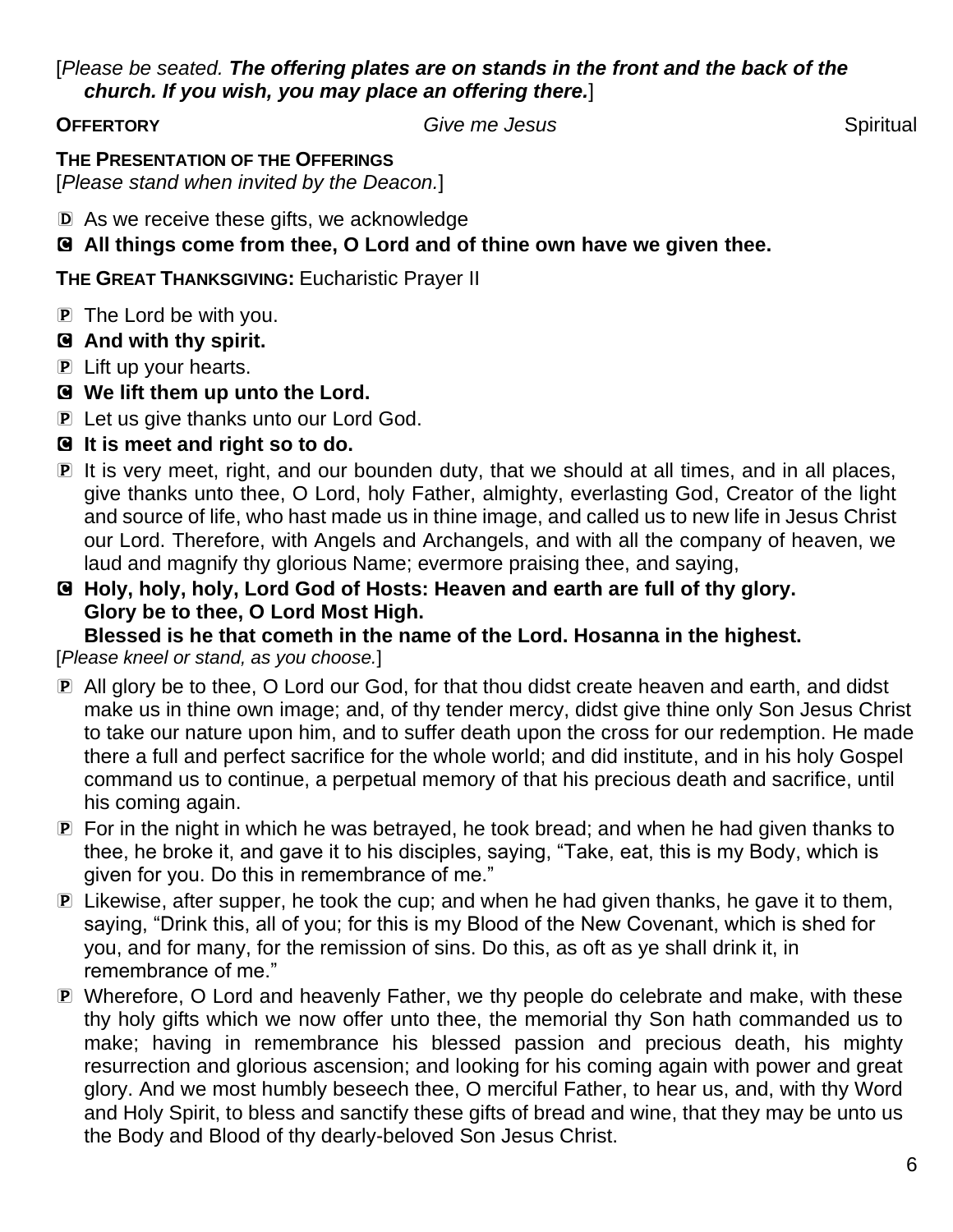- C **And we earnestly desire thy fatherly goodness to accept this our sacrifice of praise and thanksgiving, whereby we offer and present unto thee, O Lord, our selves, our souls and bodies. Grant, we beseech thee, that all who partake of this Holy Communion may worthily receive the most precious Body and Blood of thy Son Jesus Christ, and be filled with thy grace and heavenly benediction; and also that we and all thy whole Church may be made one body with him, that he may dwell in us, and we in him; through the same Jesus Christ our Lord;**
- P By whom, and with whom, and in whom, in the unity of the Holy Ghost all honor and glory be unto thee, O Father Almighty, world without end.
- C **AMEN.**

### **THE LORD'S PRAYER**

- P And now, as our Savior Christ hath taught us, we are bold to say,
- C **Our Father, who art in heaven, hallowed be thy Name, thy kingdom come, thy will be done, on earth as it is in heaven. Give us this day our daily bread. And forgive us our trespasses, as we forgive those who trespass against us. And lead us not into temptation, but deliver us from evil. For thine is the kingdom, and the power, and the glory, for ever and ever. Amen.**

#### **THE BREAKING OF THE BREAD**

- P Creator of all, you gave us golden fields of wheat, whose many grains were gathered and made into this one Bread.
- C **So may your Church be gathered from the ends of the earth into your kingdom.**
- P The Gifts of God for the People of God. Take them in remembrance that Christ died for you, and feed on him in your hearts by faith, with thanksgiving.

[*You may be seated. All are welcome at the Lord's Table. Please follow the directions of the usher, who will let you know when it's your turn to go to the altar rail. During this time of social distancing, we need to approach the altar rail one at a time. Small cups with a wafer and wine will be on the altar rail. Please pick them up and consume them in turn when the server invites you to with the words, "The Body of Christ, the Bread of Heaven" and "The Blood of Christ, the Cup of Salvation." Place the cups you used into the basket on the altar rail. When you are finished, please return to your seat by the side aisle.*]

# **THE PRAYER AFTER COMMUNION**

[*Please kneel or stand, as you choose.*]

- P Let us pray.
- C **Almighty and everliving God, we most heartily thank thee for that thou dost feed us, in these holy mysteries, with the spiritual food of the most precious Body and Blood of thy Son our Savior Jesus Christ; and dost assure us thereby of thy favor and goodness towards us; and that we are very members incorporate in the mystical body of thy Son, the blessed company of all faithful people; and are also heirs, through hope, of thy everlasting kingdom. And we humbly beseech thee, O heavenly Father, so to assist us with thy grace, that we may continue in that holy fellowship, and do all such good works as thou hast prepared for us to walk in; through Jesus Christ our Lord, to whom, with thee and the Holy Ghost, be all honor and glory, world without end. Amen.**